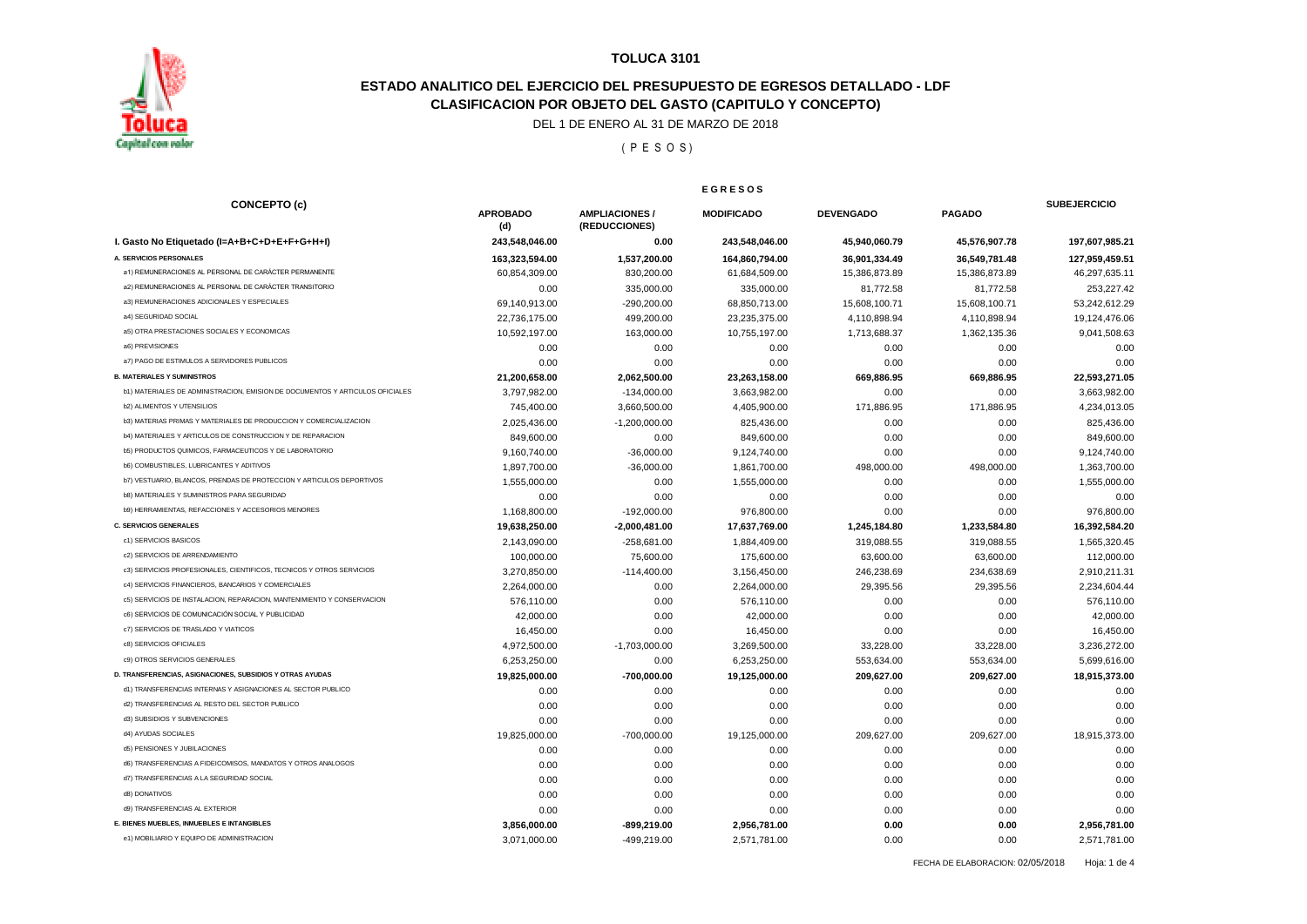

## **ESTADO ANALITICO DEL EJERCICIO DEL PRESUPUESTO DE EGRESOS DETALLADO - LDF CLASIFICACION POR OBJETO DEL GASTO (CAPITULO Y CONCEPTO)**

DEL 1 DE ENERO AL 31 DE MARZO DE 2018

( P E S O S )

|                                                                                                                | <b>EGRESOS</b>         |                                       |                   |                  |               |                     |
|----------------------------------------------------------------------------------------------------------------|------------------------|---------------------------------------|-------------------|------------------|---------------|---------------------|
| <b>CONCEPTO (c)</b>                                                                                            | <b>APROBADO</b><br>(d) | <b>AMPLIACIONES/</b><br>(REDUCCIONES) | <b>MODIFICADO</b> | <b>DEVENGADO</b> | <b>PAGADO</b> | <b>SUBEJERCICIO</b> |
| e2) MOBILIARIO Y EQUIPO EDUCACIONAL Y RECREATIVO                                                               | 120,000.00             | 0.00                                  | 120,000.00        | 0.00             | 0.00          | 120,000.00          |
| e3) EQUIPO E INSTRUMENTAL MEDICO Y DE LABORATORIO                                                              | 145,000.00             | 0.00                                  | 145,000.00        | 0.00             | 0.00          | 145,000.00          |
| e4) VEHICULOS Y EQUIPO DE TRANSPORTE                                                                           | 400,000.00             | $-400,000.00$                         | 0.00              | 0.00             | 0.00          | 0.00                |
| e5) EQUIPO DE DEFENSA Y SEGURIDAD                                                                              | 0.00                   | 0.00                                  | 0.00              | 0.00             | 0.00          | 0.00                |
| e6) MAQUINARIA, OTROS EQUIPOS Y HERRAMIENTAS                                                                   | 120,000.00             | 0.00                                  | 120,000.00        | 0.00             | 0.00          | 120,000.00          |
| e7) ACTIVOS BIOLOGICOS                                                                                         | 0.00                   | 0.00                                  | 0.00              | 0.00             | 0.00          | 0.00                |
| e8) BIENES INMUEBLES                                                                                           | 0.00                   | 0.00                                  | 0.00              | 0.00             | 0.00          | 0.00                |
| e9) ACTIVOS INTANGIBLES                                                                                        | 0.00                   | 0.00                                  | 0.00              | 0.00             | 0.00          | 0.00                |
| <b>F. INVERSION PUBLICA</b>                                                                                    | 5,150,000.00           | 0.00                                  | 5,150,000.00      | 0.00             | 0.00          | 5,150,000.00        |
| f1) OBRA PUBLICA EN BIENES DE DOMINIO PUBLICO                                                                  | 0.00                   | 0.00                                  | 0.00              | 0.00             | 0.00          | 0.00                |
| f2) OBRA PUBLICA EN BIENES PROPIOS                                                                             | 5,150,000.00           | 0.00                                  | 5,150,000.00      | 0.00             | 0.00          | 5,150,000.00        |
| f3) PROYECTOS PRODUCTIVOS Y ACCIONES DE FOMENTO                                                                | 0.00                   | 0.00                                  | 0.00              | 0.00             | 0.00          | 0.00                |
| <b>G. INVERSIONES FINANCIERAS Y OTRAS PROVISIONES</b>                                                          | 0.00                   | 0.00                                  | 0.00              | 0.00             | 0.00          | 0.00                |
| g1) INVERSIONES PARA EL FOMENTO DE ACTIVIDADES PRODUCTIVAS                                                     | 0.00                   | 0.00                                  | 0.00              | 0.00             | 0.00          | 0.00                |
| g2) ACCIONES Y PARTICIPACIONES DE CAPITAL                                                                      | 0.00                   | 0.00                                  | 0.00              | 0.00             | 0.00          | 0.00                |
| g3) COMPRA DE TITULOS Y VALORES                                                                                | 0.00                   | 0.00                                  | 0.00              | 0.00             | 0.00          | 0.00                |
| g4) CONCESION DE PRESTAMOS                                                                                     | 0.00                   | 0.00                                  | 0.00              | 0.00             | 0.00          | 0.00                |
| g5) INVERSIONES EN FIDEICOMISOS, MANDATOS Y OTROS ANALOGOS<br>FIDEICOMISO DE DESASTRES NATURALES (INFORMATIVO) | 0.00                   | 0.00                                  | 0.00              | 0.00             | 0.00          | 0.00                |
| g6) OTRAS INVERSIONES FINANCIERAS                                                                              | 0.00                   | 0.00                                  | 0.00              | 0.00             | 0.00          | 0.00                |
| g7) PROVISIONES PARA CONTINGENCIAS Y OTRAS EROGACIONES ESPECIALES                                              | 0.00                   | 0.00                                  | 0.00              | 0.00             | 0.00          | 0.00                |
| H. PARTICIPACIONES Y APORTACIONES                                                                              | 0.00                   | 0.00                                  | 0.00              | 0.00             | 0.00          | 0.00                |
| h1) PARTICIPACIONES                                                                                            | 0.00                   | 0.00                                  | 0.00              | 0.00             | 0.00          | 0.00                |
| h2) APORTACIONES                                                                                               | 0.00                   | 0.00                                  | 0.00              | 0.00             | 0.00          | 0.00                |
| h3) CONVENIOS                                                                                                  | 0.00                   | 0.00                                  | 0.00              | 0.00             | 0.00          | 0.00                |
| I. DEUDA PUBLICA                                                                                               | 10,554,544.00          | 0.00                                  | 10,554,544.00     | 6,914,027.55     | 6,914,027.55  | 3,640,516.45        |
| i1) AMORTIZACION DE LA DEUDA PUBLICA                                                                           | 0.00                   | 0.00                                  | 0.00              | 0.00             | 0.00          | 0.00                |
| i2) INTERESES DE LA DEUDA PUBLICA                                                                              | 0.00                   | 0.00                                  | 0.00              | 0.00             | 0.00          | 0.00                |
| i3) COMISIONES DE LA DEUDA PUBLICA                                                                             | 0.00                   | 0.00                                  | 0.00              | 0.00             | 0.00          | 0.00                |
| i4) GASTOS DE LA DEUDA PUBLICA                                                                                 | 0.00                   | 0.00                                  | 0.00              | 0.00             | 0.00          | 0.00                |
| i5) COSTO POR COBERTURAS                                                                                       | 0.00                   | 0.00                                  | 0.00              | 0.00             | 0.00          | 0.00                |
| i6) APOYOS FINANCIEROS                                                                                         | 0.00                   | 0.00                                  | 0.00              | 0.00             | 0.00          | 0.00                |
| i7) ADEUDOS DE EJERCICIOS FISCALES ANTERIORES (ADEFAS)                                                         | 10,554,544.00          | 0.00                                  | 10,554,544.00     | 6,914,027.55     | 6,914,027.55  | 3,640,516.45        |
| II. Gasto Etiquetado (II=A+B+C+D+E+F+G+H+I)                                                                    | 0.00                   | 0.00                                  | 0.00              | 0.00             | 0.00          | 0.00                |
| A. SERVICIOS PERSONALES                                                                                        | 0.00                   | 0.00                                  | 0.00              | 0.00             | 0.00          | 0.00                |
| a1) REMUNERACIONES AL PERSONAL DE CARÁCTER PERMANENTE                                                          | 0.00                   | 0.00                                  | 0.00              | 0.00             | 0.00          | 0.00                |
| a2) REMUNERACIONES AL PERSONAL DE CARÁCTER TRANSITORIO                                                         | 0.00                   | 0.00                                  | 0.00              | 0.00             | 0.00          | 0.00                |
| a3) REMUNERACIONES ADICIONALES Y ESPECIALES                                                                    | 0.00                   | 0.00                                  | 0.00              | 0.00             | 0.00          | 0.00                |
| a4) SEGURIDAD SOCIAL                                                                                           | 0.00                   | 0.00                                  | 0.00              | 0.00             | 0.00          | 0.00                |
| a5) OTRA PRESTACIONES SOCIALES Y ECONOMICAS                                                                    | 0.00                   | 0.00                                  | 0.00              | 0.00             | 0.00          | 0.00                |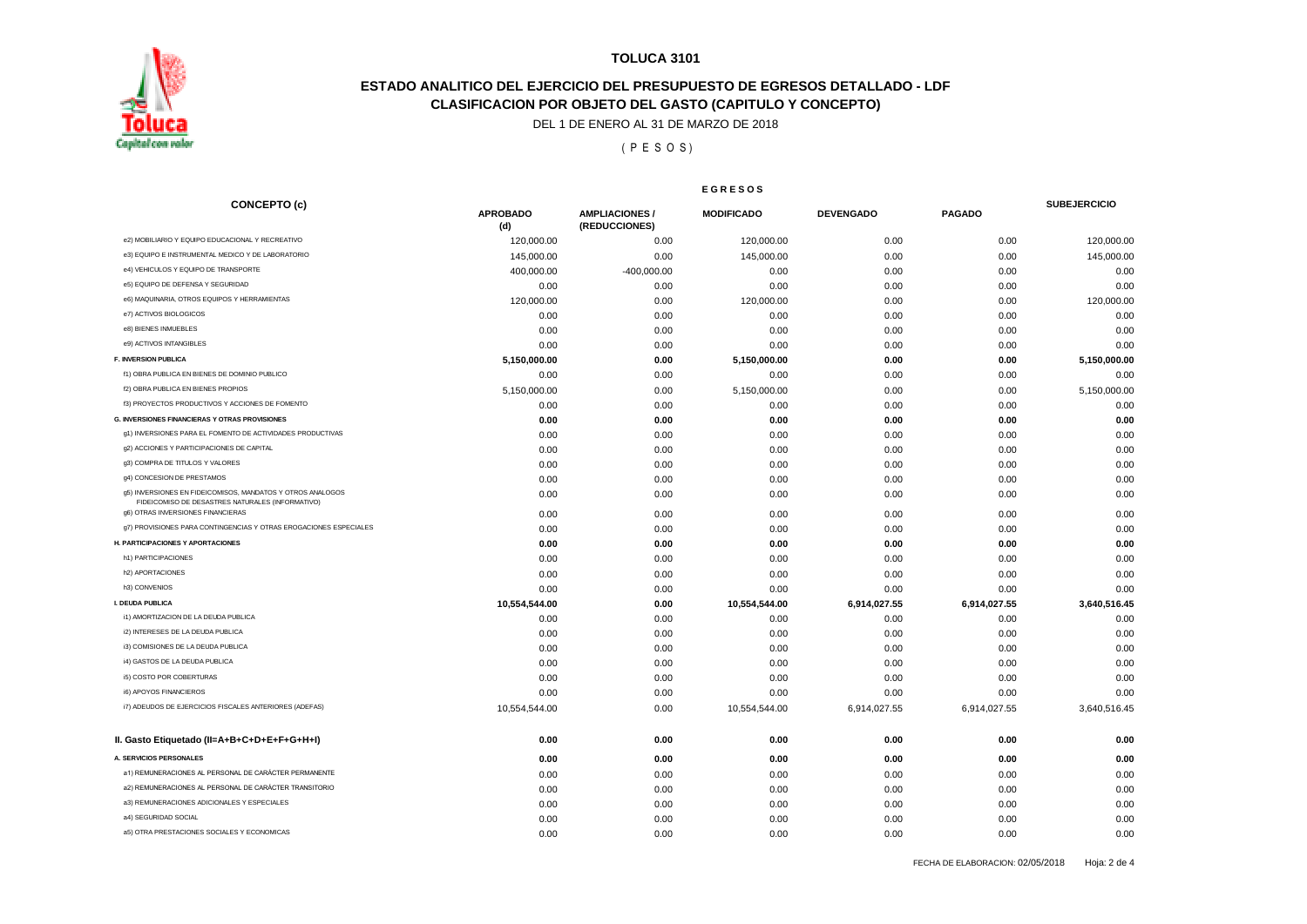

## **CLASIFICACION POR OBJETO DEL GASTO (CAPITULO Y CONCEPTO) ESTADO ANALITICO DEL EJERCICIO DEL PRESUPUESTO DE EGRESOS DETALLADO - LDF**

DEL 1 DE ENERO AL 31 DE MARZO DE 2018

( P E S O S )

#### **E G R E S O S**

| <b>CONCEPTO (c)</b>                                                           | <b>APROBADO</b> | <b>AMPLIACIONES /</b> | <b>MODIFICADO</b> | <b>DEVENGADO</b> | <b>PAGADO</b> | <b>SUBEJERCICIO</b> |
|-------------------------------------------------------------------------------|-----------------|-----------------------|-------------------|------------------|---------------|---------------------|
|                                                                               | (d)             | (REDUCCIONES)         |                   |                  |               |                     |
| a6) PREVISIONES                                                               | 0.00            | 0.00                  | 0.00              | 0.00             | 0.00          | 0.00                |
| a7) PAGO DE ESTIMULOS A SERVIDORES PUBLICOS                                   | 0.00            | 0.00                  | 0.00              | 0.00             | 0.00          | 0.00                |
| <b>B. MATERIALES Y SUMINISTROS</b>                                            | 0.00            | 0.00                  | 0.00              | 0.00             | 0.00          | 0.00                |
| b1) MATERIALES DE ADMINISTRACION, EMISION DE DOCUMENTOS Y ARTICULOS OFICIALES | 0.00            | 0.00                  | 0.00              | 0.00             | 0.00          | 0.00                |
| <b>b2) ALIMENTOS Y UTENSILIOS</b>                                             | 0.00            | 0.00                  | 0.00              | 0.00             | 0.00          | 0.00                |
| b3) MATERIAS PRIMAS Y MATERIALES DE PRODUCCION Y COMERCIALIZACION             | 0.00            | 0.00                  | 0.00              | 0.00             | 0.00          | 0.00                |
| b4) MATERIALES Y ARTICULOS DE CONSTRUCCION Y DE REPARACION                    | 0.00            | 0.00                  | 0.00              | 0.00             | 0.00          | 0.00                |
| b5) PRODUCTOS QUIMICOS, FARMACEUTICOS Y DE LABORATORIO                        | 0.00            | 0.00                  | 0.00              | 0.00             | 0.00          | 0.00                |
| b6) COMBUSTIBLES, LUBRICANTES Y ADITIVOS                                      | 0.00            | 0.00                  | 0.00              | 0.00             | 0.00          | 0.00                |
| b7) VESTUARIO, BLANCOS, PRENDAS DE PROTECCION Y ARTICULOS DEPORTIVOS          | 0.00            | 0.00                  | 0.00              | 0.00             | 0.00          | 0.00                |
| b8) MATERIALES Y SUMINISTROS PARA SEGURIDAD                                   | 0.00            | 0.00                  | 0.00              | 0.00             | 0.00          | 0.00                |
| b9) HERRAMIENTAS, REFACCIONES Y ACCESORIOS MENORES                            | 0.00            | 0.00                  | 0.00              | 0.00             | 0.00          | 0.00                |
| <b>C. SERVICIOS GENERALES</b>                                                 | 0.00            | 0.00                  | 0.00              | 0.00             | 0.00          | 0.00                |
| c1) SERVICIOS BASICOS                                                         | 0.00            | 0.00                  | 0.00              | 0.00             | 0.00          | 0.00                |
| c2) SERVICIOS DE ARRENDAMIENTO                                                | 0.00            | 0.00                  | 0.00              | 0.00             | 0.00          | 0.00                |
| c3) SERVICIOS PROFESIONALES, CIENTIFICOS, TECNICOS Y OTROS SERVICIOS          | 0.00            | 0.00                  | 0.00              | 0.00             | 0.00          | 0.00                |
| c4) SERVICIOS FINANCIEROS, BANCARIOS Y COMERCIALES                            | 0.00            | 0.00                  | 0.00              | 0.00             | 0.00          | 0.00                |
| c5) SERVICIOS DE INSTALACION, REPARACION, MANTENIMIENTO Y CONSERVACION        | 0.00            | 0.00                  | 0.00              | 0.00             | 0.00          | 0.00                |
| c6) SERVICIOS DE COMUNICACIÓN SOCIAL Y PUBLICIDAD                             | 0.00            | 0.00                  | 0.00              | 0.00             | 0.00          | 0.00                |
| c7) SERVICIOS DE TRASLADO Y VIATICOS                                          | 0.00            | 0.00                  | 0.00              | 0.00             | 0.00          | 0.00                |
| c8) SERVICIOS OFICIALES                                                       | 0.00            | 0.00                  | 0.00              | 0.00             | 0.00          | 0.00                |
| c9) OTROS SERVICIOS GENERALES                                                 | 0.00            | 0.00                  | 0.00              | 0.00             | 0.00          | 0.00                |
| D. TRANSFERENCIAS, ASIGNACIONES, SUBSIDIOS Y OTRAS AYUDAS                     | 0.00            | 0.00                  | 0.00              | 0.00             | 0.00          | 0.00                |
| d1) TRANSFERENCIAS INTERNAS Y ASIGNACIONES AL SECTOR PUBLICO                  | 0.00            | 0.00                  | 0.00              | 0.00             | 0.00          | 0.00                |
| d2) TRANSFERENCIAS AL RESTO DEL SECTOR PUBLICO                                | 0.00            | 0.00                  | 0.00              | 0.00             | 0.00          | 0.00                |
| d3) SUBSIDIOS Y SUBVENCIONES                                                  | 0.00            | 0.00                  | 0.00              | 0.00             | 0.00          | 0.00                |
| d4) AYUDAS SOCIALES                                                           | 0.00            | 0.00                  | 0.00              | 0.00             | 0.00          | 0.00                |
| d5) PENSIONES Y JUBILACIONES                                                  | 0.00            | 0.00                  | 0.00              | 0.00             | 0.00          | 0.00                |
| d6) TRANSFERENCIAS A FIDEICOMISOS, MANDATOS Y OTROS ANALOGOS                  | 0.00            | 0.00                  | 0.00              | 0.00             | 0.00          | 0.00                |
| d7) TRANSFERENCIAS A LA SEGURIDAD SOCIAL                                      | 0.00            | 0.00                  | 0.00              | 0.00             | 0.00          | 0.00                |
| d8) DONATIVOS                                                                 | 0.00            | 0.00                  | 0.00              | 0.00             | 0.00          | 0.00                |
| d9) TRANSFERENCIAS AL EXTERIOR                                                | 0.00            | 0.00                  | 0.00              | 0.00             | 0.00          | 0.00                |
| E. BIENES MUEBLES, INMUEBLES E INTANGIBLES                                    | 0.00            | 0.00                  | 0.00              | 0.00             | 0.00          | 0.00                |
| e1) MOBILIARIO Y EQUIPO DE ADMINISTRACION                                     | 0.00            | 0.00                  | 0.00              | 0.00             | 0.00          | 0.00                |
| e2) MOBILIARIO Y EQUIPO EDUCACIONAL Y RECREATIVO                              | 0.00            | 0.00                  | 0.00              | 0.00             | 0.00          | 0.00                |
| e3) EQUIPO E INSTRUMENTAL MEDICO Y DE LABORATORIO                             | 0.00            | 0.00                  | 0.00              | 0.00             | 0.00          | 0.00                |
| e4) VEHICULOS Y EQUIPO DE TRANSPORTE                                          | 0.00            | 0.00                  | 0.00              | 0.00             | 0.00          | 0.00                |
| e5) EQUIPO DE DEFENSA Y SEGURIDAD                                             | 0.00            | 0.00                  | 0.00              | 0.00             | 0.00          | 0.00                |
| e6) MAQUINARIA, OTROS EQUIPOS Y HERRAMIENTAS                                  | 0.00            | 0.00                  | 0.00              | 0.00             | 0.00          | 0.00                |
| e7) ACTIVOS BIOLOGICOS                                                        | 0.00            | 0.00                  | 0.00              | 0.00             | 0.00          | 0.00                |
| e8) BIENES INMUEBLES                                                          | 0.00            | 0.00                  | 0.00              | 0.00             | 0.00          | 0.00                |